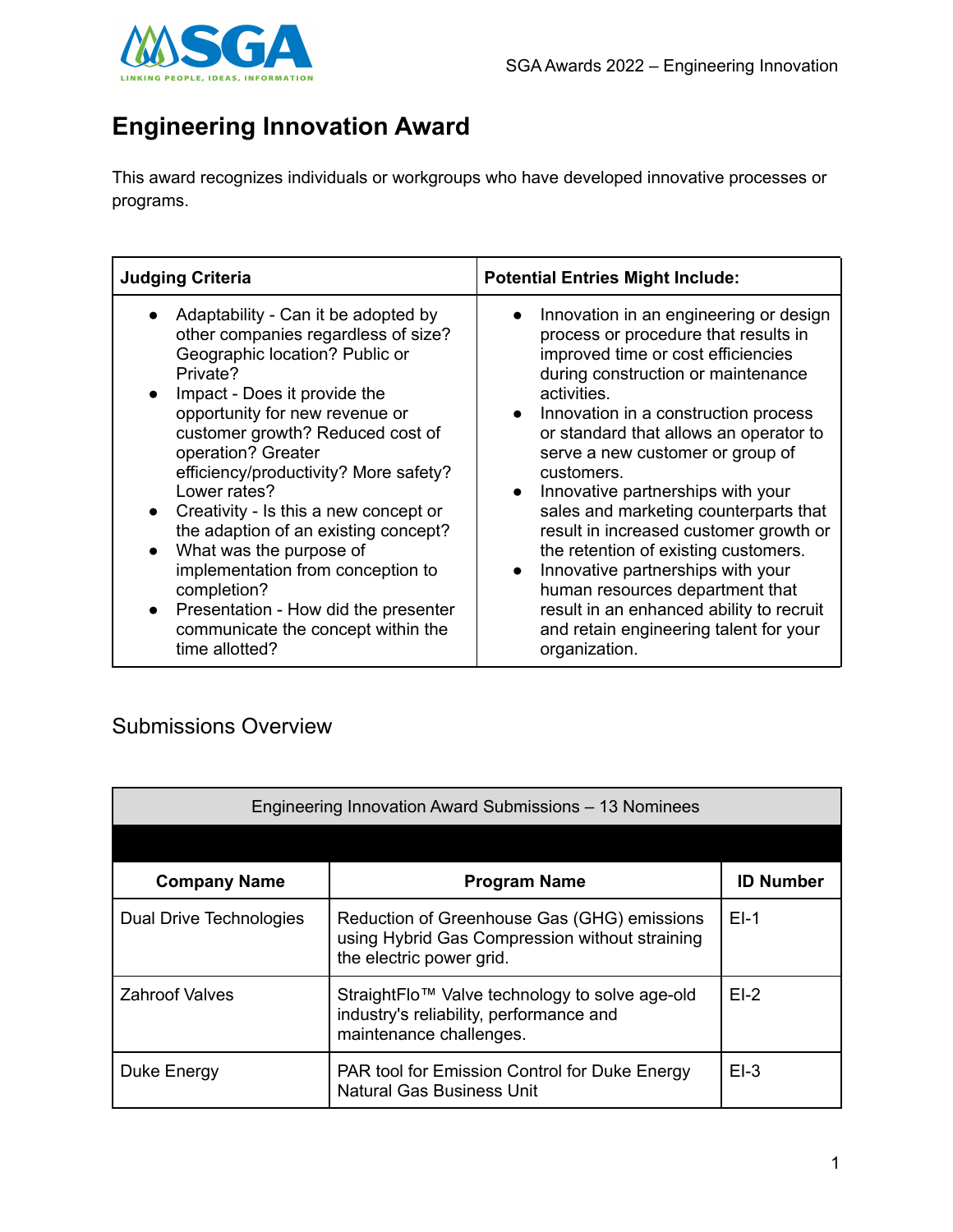

| Engineering Innovation Award Submissions – 13 Nominees |                                                   |         |
|--------------------------------------------------------|---------------------------------------------------|---------|
|                                                        |                                                   |         |
| WeldFit                                                | <b>ReCAP Emissions Recovery System</b>            | $EI-4$  |
| T.D. Williamson                                        | ProStopp DS Isolation Tool                        | $EI-5$  |
| Southern Star Central<br><b>Gas Pipeline</b>           | Pipeline Pigging Training Lab                     | $EI-6$  |
| <b>Xcel Energy</b>                                     | Winter Park Reinforcement Tie                     | $EI-7$  |
| <b>Summit Utilities</b>                                | Master Projects Map (MPM)                         | $EI-8$  |
| Southern Star Central<br><b>Gas Pipeline</b>           | <b>StarText Real-time Communication</b>           | $EI-9$  |
| <b>ONE Gas</b>                                         | <b>Engineering Innovation</b>                     | $EI-10$ |
| Southern Star Central<br><b>Gas Pipeline</b>           | Measurement Analytics - Drive a Record Low<br>LUG | $EI-11$ |
| Suburban Consulting<br>Engineers                       | <b>Enhanced GIS Data Collection</b>               | $EI-12$ |
| <b>Chesapeake Utilities</b><br>Corporation             | Hydrogen Blending Program                         | $EI-13$ |

| <b>Nomination EI-1</b>                       |                                                                                                                                                                                                                                                                    |
|----------------------------------------------|--------------------------------------------------------------------------------------------------------------------------------------------------------------------------------------------------------------------------------------------------------------------|
| <b>SGA Member Company</b><br><b>Name</b>     | <b>Dual Drive Technologies</b>                                                                                                                                                                                                                                     |
| <b>Program Name</b>                          | <b>Reduction of Greenhouse Gas (GHG) emissions</b><br>using Hybrid Gas Compression without straining<br>the electric power grid.                                                                                                                                   |
| <b>Program Description</b>                   | We sought to reduce the Greenhouse Gases emissions and be<br>operationally efficient with the gas plant's residue compression.                                                                                                                                     |
| <b>Results of/Response to</b><br>the Program | Dual Drive Technologies is the only provider of this patented<br>process and has reduced emissions for Energy Transfer's<br>Permian Basin by 500,000 tons of carbon dioxide, 571 tons of<br>carbon monoxide, 531 tons of nitrogen dioxide and 397 tons of<br>VOCs. |
| <b>Contribution to</b>                       | This technology shows results for our Permian Basin operation.                                                                                                                                                                                                     |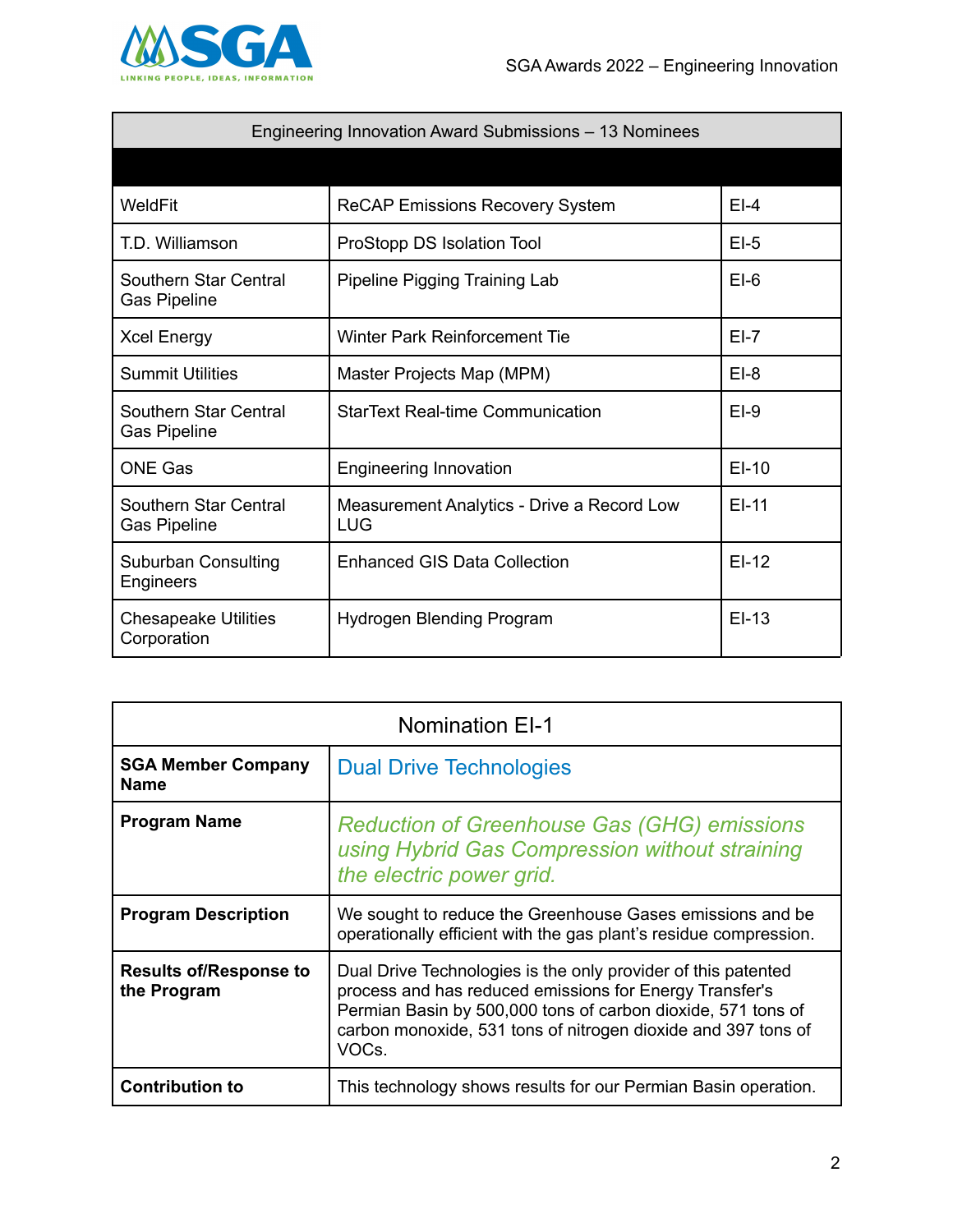

| "Connecting People,<br>Ideas & Information" | The hazardous emissions stay out of the air and cannot be<br>spread to other populated areas. Energy Transfer currently has<br>multiple locations utilizing this technology with continuous results<br>reducing Greenhouse Gases. Because the Dual Drive<br>Compression system can smoothly transition from electricity to<br>natural gas instantaneously, we participate in Demand Response<br>and other available options from the utilities when a degradation<br>of the grid is detected due to extremely high peaks or extreme<br>weather events. This helps both the environment the grid,<br>working to keep electricity prices low of all consumers. |
|---------------------------------------------|--------------------------------------------------------------------------------------------------------------------------------------------------------------------------------------------------------------------------------------------------------------------------------------------------------------------------------------------------------------------------------------------------------------------------------------------------------------------------------------------------------------------------------------------------------------------------------------------------------------------------------------------------------------|
| <b>SGA Membership</b><br>Category           | Associate Member                                                                                                                                                                                                                                                                                                                                                                                                                                                                                                                                                                                                                                             |

| <b>Nomination EI-2</b>                   |                                                                                                                                                                                                                                                                                                                                                                                                                                                                                                                                                                                                                                                                                                                                                                                                                                                                                                                                                                                                                                                                                                                                                                                                                                                                                                                                                                                                                                                                                                                                                                           |
|------------------------------------------|---------------------------------------------------------------------------------------------------------------------------------------------------------------------------------------------------------------------------------------------------------------------------------------------------------------------------------------------------------------------------------------------------------------------------------------------------------------------------------------------------------------------------------------------------------------------------------------------------------------------------------------------------------------------------------------------------------------------------------------------------------------------------------------------------------------------------------------------------------------------------------------------------------------------------------------------------------------------------------------------------------------------------------------------------------------------------------------------------------------------------------------------------------------------------------------------------------------------------------------------------------------------------------------------------------------------------------------------------------------------------------------------------------------------------------------------------------------------------------------------------------------------------------------------------------------------------|
| <b>SGA Member Company</b><br><b>Name</b> | <b>Zahroof Valves</b>                                                                                                                                                                                                                                                                                                                                                                                                                                                                                                                                                                                                                                                                                                                                                                                                                                                                                                                                                                                                                                                                                                                                                                                                                                                                                                                                                                                                                                                                                                                                                     |
| <b>Program Name</b>                      | StraightFlo™ Valve technology to solve age-old<br>industry's reliability, performance and maintenance<br>challenges.                                                                                                                                                                                                                                                                                                                                                                                                                                                                                                                                                                                                                                                                                                                                                                                                                                                                                                                                                                                                                                                                                                                                                                                                                                                                                                                                                                                                                                                      |
| <b>Program Description</b>               | More than 36% of all unscheduled reciprocating compressor<br>shutdowns are due to valve problems, resulting in an estimated<br>\$2B annual costs in downtime, maintenance, and fugitive<br>emissions. Compressor valve technology has changed little in<br>the last 100 years, leaving operators without options for<br>significantly improving economic or environmental sustainability.<br>The StraightFlo™ valve is a genuinely disruptive technology (50+<br>patents globally), making proven improvements in compressor<br>performance, reliability, maintenance, and emissions control.<br>Zahroof StraightFlo™ reciprocating compressor valves<br>incorporate patented Modular Reed Valve technology. Each<br>compressor valve assembly consists of one or more reed check<br>valve modules captured between a seat and carrier. This<br>innovative design allows gas to flow in a straight, unobstructed<br>path through the valve enabling it to operate with lower valve<br>losses. Each module operates independently, and all routine<br>wear occurs within the module. This allows incremental field<br>repair by replacing individual modules. All modules are of a<br>standard size, reducing spare parts requirements and simplifying<br>maintenance. Compared to conventional valves, StraightFlo™<br>valves extend run times by 15x to 35x, reduce power<br>consumption up to 15%, improve throughput up to 15%, and<br>reduce inventory costs over 80% while substantially reducing<br>methane intensity. StraightFlo™ valves are drop-in replacements |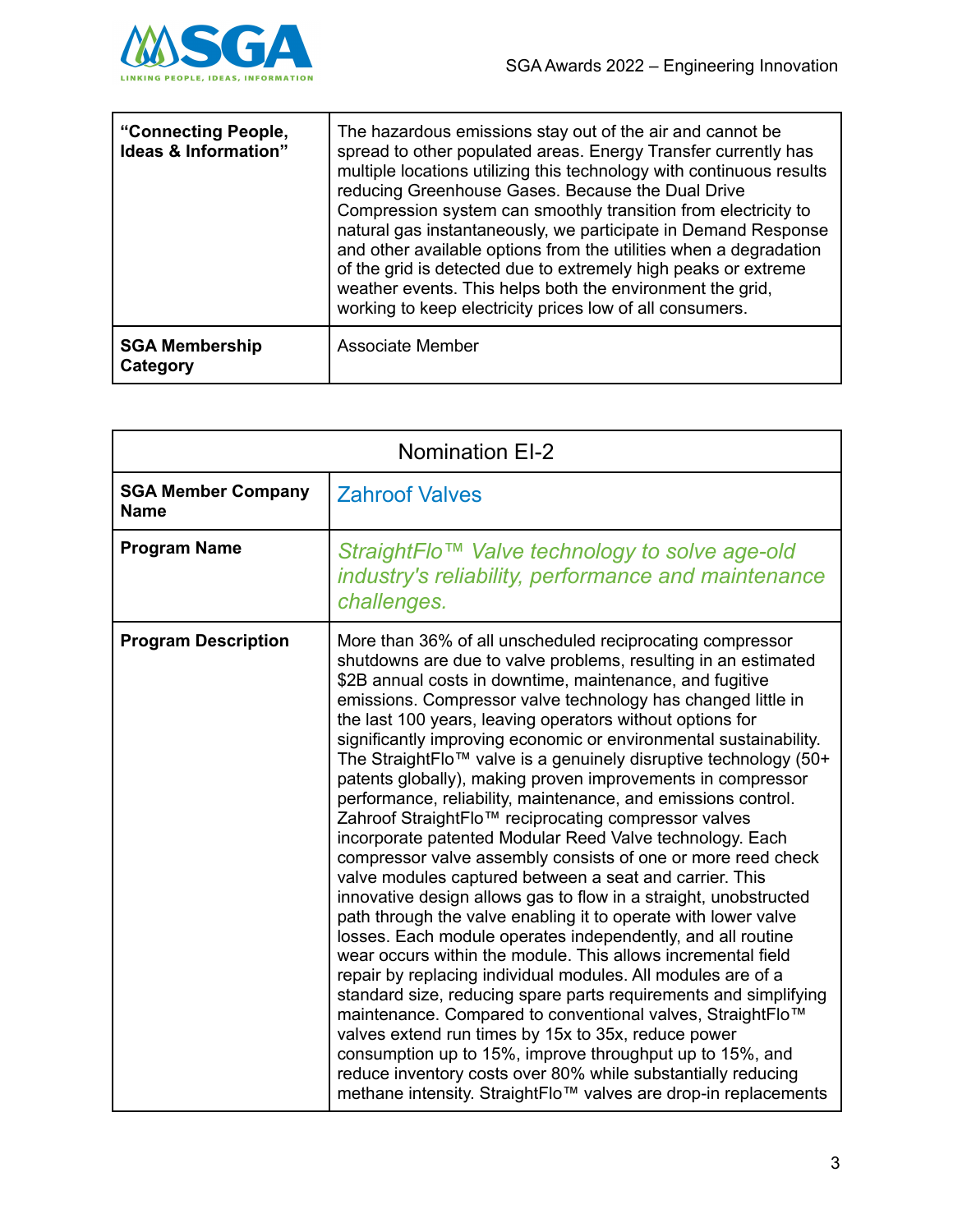

|                                                                                  | for conventional valves. They are compressor brand agnostic<br>and have been proven in a wide range of reciprocating<br>compressor applications, including upstream, midstream, and<br>downstream in Oil & Gas. The youtube link below is a good short<br>descriptive video of our technology Zahroof Valves Inc. -<br><b>Straightflo Valves - YouTube</b>                                                                                                                                                                                                                                                                                                                                                                                                                                                                                                                                                                                                                                                                                                                                                                                                                                                                                                                                                                                                                                                                                                                                                                                                                                                                                                                                                                                                                                                                                                                                                                                                                                                                                                   |
|----------------------------------------------------------------------------------|--------------------------------------------------------------------------------------------------------------------------------------------------------------------------------------------------------------------------------------------------------------------------------------------------------------------------------------------------------------------------------------------------------------------------------------------------------------------------------------------------------------------------------------------------------------------------------------------------------------------------------------------------------------------------------------------------------------------------------------------------------------------------------------------------------------------------------------------------------------------------------------------------------------------------------------------------------------------------------------------------------------------------------------------------------------------------------------------------------------------------------------------------------------------------------------------------------------------------------------------------------------------------------------------------------------------------------------------------------------------------------------------------------------------------------------------------------------------------------------------------------------------------------------------------------------------------------------------------------------------------------------------------------------------------------------------------------------------------------------------------------------------------------------------------------------------------------------------------------------------------------------------------------------------------------------------------------------------------------------------------------------------------------------------------------------|
| <b>Results of/Response to</b><br>the Program                                     | This technology has generated a combined savings of over<br>\$100M including but not limited to longer run times, increased<br>reliability, improved throughout, efficiency, reduced maintenance<br>costs, reduced emissions and inventory. This technology has<br>resulted in production and installation of over 30,000<br>StraightFlo™ valves in the field globally with positive feedback<br>across various operators in the upstream, midstream and<br>downstream customers. The response from the customers and<br>operators has continues to be positive and we continue to take<br>their feedback to improve the technology and expand it to more<br>applications.                                                                                                                                                                                                                                                                                                                                                                                                                                                                                                                                                                                                                                                                                                                                                                                                                                                                                                                                                                                                                                                                                                                                                                                                                                                                                                                                                                                   |
| <b>Contribution to</b><br>"Connecting People,<br><b>Ideas &amp; Information"</b> | Our program had a significant contribution towards connecting<br>people and ideas and information. This program has allowed to<br>bring diverse people together and build an operating entity (by<br>the name of Zahroof Valves, Inc) that has allowed an opportunity<br>for employment for over 50 people. It has created an echo<br>system of employees, suppliers, partners, customers and<br>shareholders that are adding value to our industry. Our<br>technology contributed significantly to the preexisting ideas pool<br>in the US. We have had over 50 patents to the intellectual<br>property database that others can build on to solve broader and<br>unique challenges. We continue to share information in various<br>platforms to ensure the industry gets benefited from our<br>technology. Following are some of the quantified benefits from<br>our program Efficiency and Environmental Benefits By<br>eliminating torturous paths, compressors with StraightFlo™<br>valves use up to 7% less energy (based on a typical 1,000 rpm<br>high-speed pipeline application). This can be converted to 7%<br>incremental throughput. They -increase the Mean Time Between<br>Shutdown of the compressor due to valve issues by 15x to 35x,<br>thereby eliminating the need to vent/purge/blowdown pipes and<br>reducing methane emissions by 15x to 35x. With improved<br>efficiency, driver power requirements are reduced by up to 15%.<br>StraightFlo™ valves also operate with 6-8 dB less noise and with<br>10 times less vibration. Additional savings and risk reductions<br>accrue from longer run times and fewer repair procedures.<br>Increased Reliability StraightFlo™ modules are held stationary in<br>the valve assembly, eliminating the possibility of wear from<br>impact on the valve seat and carrier. With a straight flow path<br>through the valve and no need for helical coil springs,<br>StraightFlo™ valves tolerate liquids and solids in the gas stream.<br>This results in a 5x to 15x greater MTBF compared to |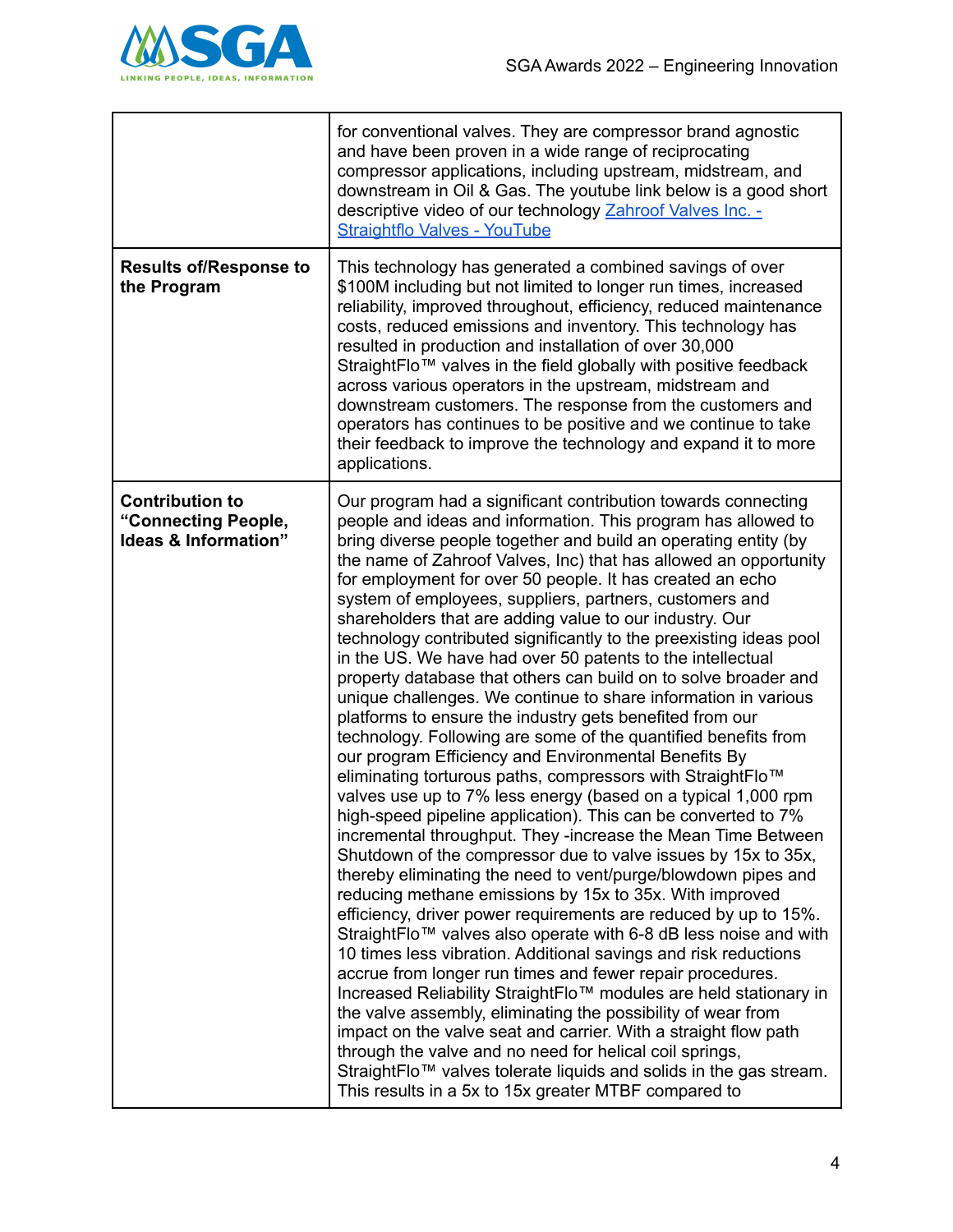

|                                   | conventional valves. Simplified Maintenance A StraightFlo™<br>valve is easily serviced on-site by simply replacing modules. The<br>expensive metal valve seat and carrier does not see wear and<br>never needs to be machined or replaced. StraightFlo™ valve<br>maintenance requires 5 to 10 minutes per valve (on average)<br>with unskilled labor and no need for special tools, machining, or<br>leak testing. This compares to 24-48 hours for a set of traditional<br>valves using skilled labor and off-site specialty machine shops.<br>Reduced Spares Inventory StraightFlo™ valves eliminate the<br>need to stock spare valve assemblies. Users need only a limited<br>number of interchangeable module SKUs to meet the needs of a<br>large compressor fleet. This typically results in an 80% reduction<br>in inventory compared to conventional valves. |
|-----------------------------------|----------------------------------------------------------------------------------------------------------------------------------------------------------------------------------------------------------------------------------------------------------------------------------------------------------------------------------------------------------------------------------------------------------------------------------------------------------------------------------------------------------------------------------------------------------------------------------------------------------------------------------------------------------------------------------------------------------------------------------------------------------------------------------------------------------------------------------------------------------------------|
| <b>Supporting Documents</b>       | Click to view.                                                                                                                                                                                                                                                                                                                                                                                                                                                                                                                                                                                                                                                                                                                                                                                                                                                       |
| <b>SGA Membership</b><br>Category | Associate Member                                                                                                                                                                                                                                                                                                                                                                                                                                                                                                                                                                                                                                                                                                                                                                                                                                                     |

| <b>Nomination EI-3</b>                   |                                                                                                                                                                                                                                                                                                                                                                                                                                                                                                                                                                                                                                                                                                                                                                                                                                                                                                                                                                                                                                                                                                                                                                                                                                                       |
|------------------------------------------|-------------------------------------------------------------------------------------------------------------------------------------------------------------------------------------------------------------------------------------------------------------------------------------------------------------------------------------------------------------------------------------------------------------------------------------------------------------------------------------------------------------------------------------------------------------------------------------------------------------------------------------------------------------------------------------------------------------------------------------------------------------------------------------------------------------------------------------------------------------------------------------------------------------------------------------------------------------------------------------------------------------------------------------------------------------------------------------------------------------------------------------------------------------------------------------------------------------------------------------------------------|
| <b>SGA Member Company</b><br><b>Name</b> | <b>Duke Energy</b>                                                                                                                                                                                                                                                                                                                                                                                                                                                                                                                                                                                                                                                                                                                                                                                                                                                                                                                                                                                                                                                                                                                                                                                                                                    |
| <b>Program Name</b>                      | <b>PAR tool for Emission Control for Duke Energy</b><br><b>Natural Gas Business Unit</b>                                                                                                                                                                                                                                                                                                                                                                                                                                                                                                                                                                                                                                                                                                                                                                                                                                                                                                                                                                                                                                                                                                                                                              |
| <b>Program Description</b>               | The NGBU has started the process and development work to be<br>the first Natural Gas LDC to achieve and prove Net Zero<br>Methane Emissions using measurement rather than desktop<br>calculations that is the current industry standard. The NGBU is<br>utilizing satellite, among other advanced methane detection<br>technologies, to detect methane emissions on the natural gas<br>distribution system. The NGBU has partnered with Accenture<br>and Microsoft to develop a product that will establish a platform<br>that ingests and measures baseline emissions, prioritizes<br>methane emissions detected via leak detection technology, and<br>enables field response and data capture to identify and repair<br>leaks to reduce fugitive emissions. The PAR Tool (pinpoint,<br>assess, repair) is a work order management tool in which<br>prioritized plumes identified by satellite are dispatched to field<br>technicians for validation. If a leak is found, technicians are<br>providing details to PAR as well as creating conditions in ARM,<br>which is the leak system of record. The PAR tool will expand to<br>provide alerts for a variety of emission-type events, such as,<br>leaks on LNG facilities and regulator stations. |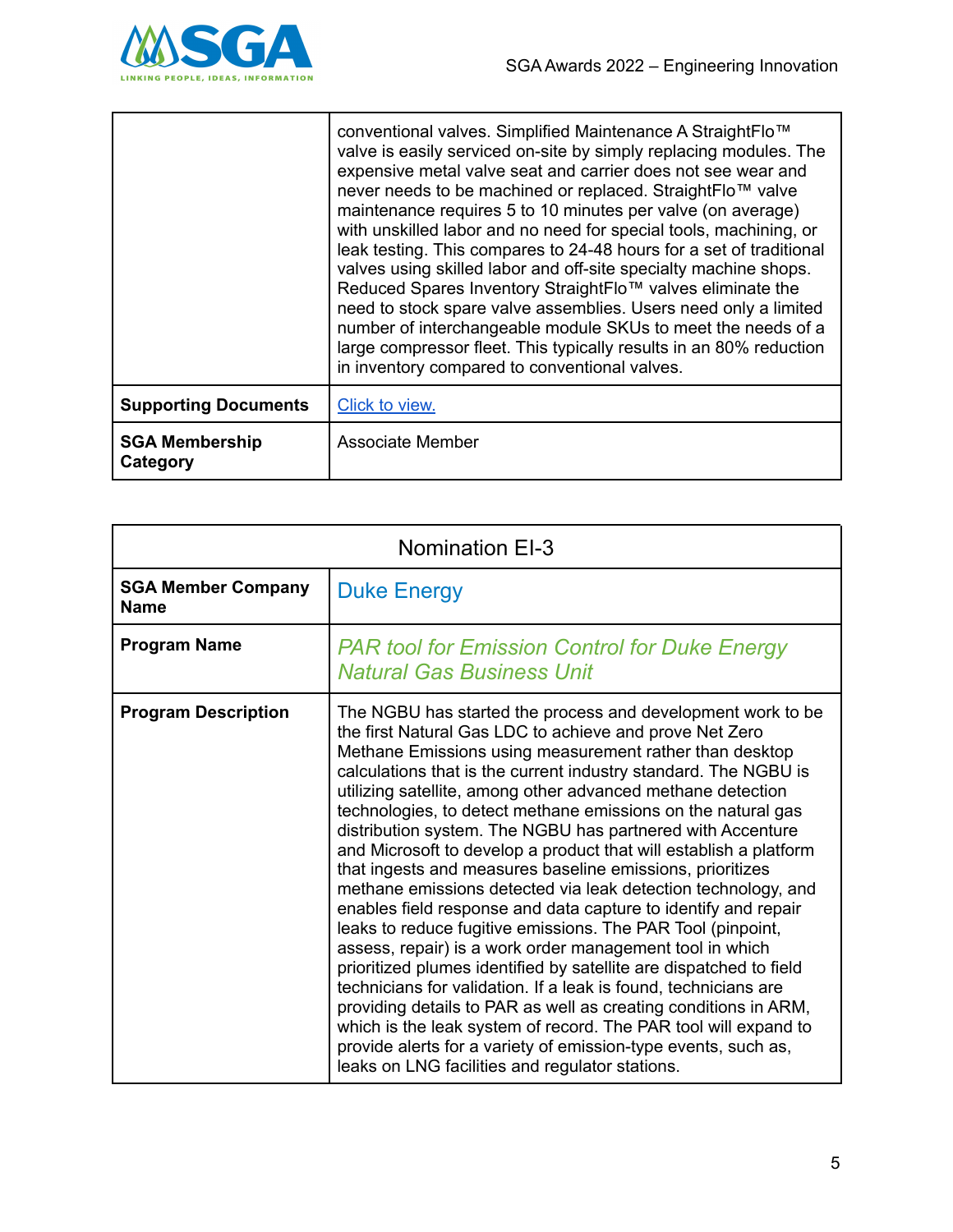

| <b>Results of/Response to</b><br>the Program                          | Duke Energy NGBU team's efforts are helping the company<br>achieve its overall environmental safety and net-zero emissions<br>goals -- specifically by using satellite technology to identify,<br>measure and mitigate natural gas leaks that occur within our<br>overall system. This effort is groundbreaking - it's a<br>first-in-the-industry leak detection program designed to "find it, fix<br>it faster," clear existing leak inventories, and keep them at low- to<br>near-zero levels to reduce our overall methane emissions. |
|-----------------------------------------------------------------------|------------------------------------------------------------------------------------------------------------------------------------------------------------------------------------------------------------------------------------------------------------------------------------------------------------------------------------------------------------------------------------------------------------------------------------------------------------------------------------------------------------------------------------------|
| <b>Contribution to</b><br>"Connecting People,<br>Ideas & Information" | We successfully implemented new technology across multiple<br>organizations that had not applied their technologies specifically<br>to methane emission controls. This technology can improve the<br>efforts across the worldwide industry reducing emissions and<br>promoting Natural Gas as the safe and reliable asset it is to our<br>energy future.                                                                                                                                                                                 |
| <b>SGA Membership</b><br>Category                                     | <b>Distribution</b>                                                                                                                                                                                                                                                                                                                                                                                                                                                                                                                      |

| <b>Nomination EI-4</b>                                                           |                                                                                                                                                                                                                                                                                                                                                            |
|----------------------------------------------------------------------------------|------------------------------------------------------------------------------------------------------------------------------------------------------------------------------------------------------------------------------------------------------------------------------------------------------------------------------------------------------------|
| <b>SGA Member Company</b><br><b>Name</b>                                         | <b>WeldFit</b>                                                                                                                                                                                                                                                                                                                                             |
| <b>Program Name</b>                                                              | <b>ReCAP Emissions Recovery System</b>                                                                                                                                                                                                                                                                                                                     |
| <b>Program Description</b>                                                       | WeldFit's ReCAP™ Emissions Recovery System is a pipeline<br>depressurization and gas recovery solution that does one simple,<br>yet important, thing in support of ESG-driven methane emissions<br>reduction goals: It eliminates the need for voluntary natural gas<br>flaring or venting associated with blowdowns during common<br>pipeline operations. |
| <b>Results of/Response to</b><br>the Program                                     | Widespread concept adoption by more than 50 customers from<br>the gathering & transmission, distribution and E&P segments.<br>ReCAP is currently in use on jobs from the East cost to the West<br>coast as well as the southern and central U.S.                                                                                                           |
| <b>Contribution to</b><br>"Connecting People,<br><b>Ideas &amp; Information"</b> | ReCAP connected our customers' ESG-borne initiatives to<br>reduce methane emissions with a solution that allows them to do<br>so with little to no interruption to everyday business operations.                                                                                                                                                           |
| <b>Supporting Documents</b>                                                      | Click to view.                                                                                                                                                                                                                                                                                                                                             |
| <b>SGA Membership</b><br>Category                                                | Associate Member                                                                                                                                                                                                                                                                                                                                           |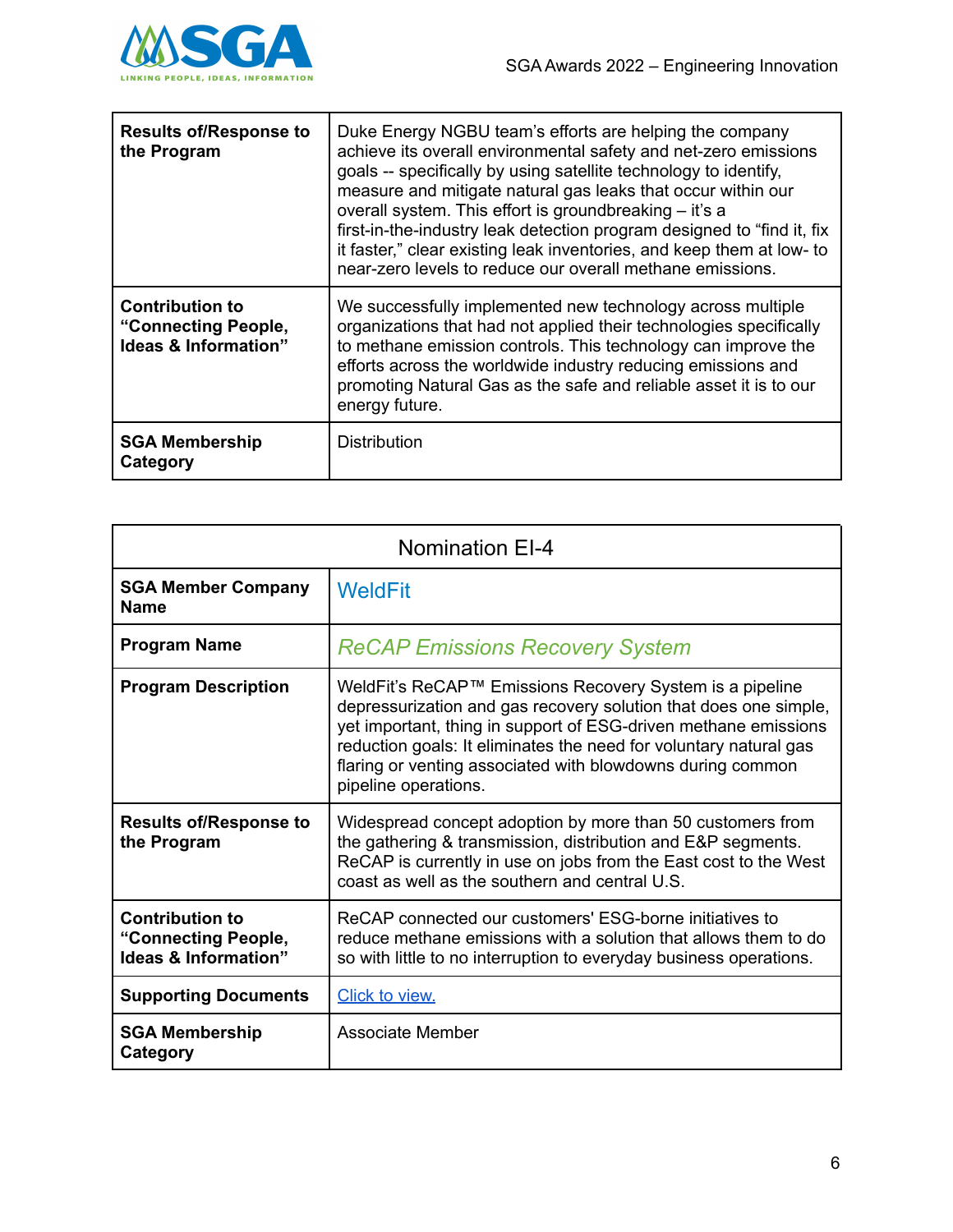

| <b>Nomination EI-5</b>                                                |                                                                                                                                                                                                                                                                                                                                                                                                                                                                                                                                                                                                                                                                                                    |
|-----------------------------------------------------------------------|----------------------------------------------------------------------------------------------------------------------------------------------------------------------------------------------------------------------------------------------------------------------------------------------------------------------------------------------------------------------------------------------------------------------------------------------------------------------------------------------------------------------------------------------------------------------------------------------------------------------------------------------------------------------------------------------------|
| <b>SGA Member Company</b><br><b>Name</b>                              | T.D. Williamson                                                                                                                                                                                                                                                                                                                                                                                                                                                                                                                                                                                                                                                                                    |
| <b>Program Name</b>                                                   | <b>ProStopp DS Isolation Tool</b>                                                                                                                                                                                                                                                                                                                                                                                                                                                                                                                                                                                                                                                                  |
| <b>Program Description</b>                                            | Design and commercialize a double block and bleed isolation<br>tool that uses an energized seal to isolated the pipe. This new<br>technology can seal pipes with wall thickness ranging from<br>schedule 10 to schedule 60 with one seal. The area between the<br>seals is vented with a bleed port that allows any leaky gas to flow<br>back up through the tool and out through the actuator. This<br>creates the double block and bleed and allows for a gas-free<br>work zone for any workers in the ditch.                                                                                                                                                                                    |
| <b>Results of/Response to</b><br>the Program                          | The results of the program have been the creation of a tool that<br>allows operators to increase speed and safety on the job site.<br>With the double block and bleed feature, operators can now<br>achieve a 100% first-time success rate when sealing the pipe.<br>This eliminates additional procedural steps and costs that<br>operators incur when a seal is not achieved on the first attempt<br>when isolating a pipe.                                                                                                                                                                                                                                                                      |
| <b>Contribution to</b><br>"Connecting People,<br>Ideas & Information" | This initiative was based on addressing multiple operators'<br>concerns regarding the safety of their employees in the ditch.<br>Before the design of this tool began, we met with operators<br>across the United States to discuss their concerns and we<br>continued to come back to the same request, "keep my guys in<br>the ditch safe". This required zero gas to get past the isolation<br>tool as well as other features like addressing working at heights.<br>This tool was designed with the safety of the workers in the ditch<br>in mind. The goal was to provide something that would be a<br>positive influence in the industry and to give operators a solution<br>they can trust. |
| <b>Supporting Documents</b>                                           | Click to view.                                                                                                                                                                                                                                                                                                                                                                                                                                                                                                                                                                                                                                                                                     |
| <b>SGA Membership</b><br>Category                                     | <b>Associate Member</b>                                                                                                                                                                                                                                                                                                                                                                                                                                                                                                                                                                                                                                                                            |

| Nomination EI-6 |                                                         |
|-----------------|---------------------------------------------------------|
| Name            | SGA Member Company   Southern Star Central Gas Pipeline |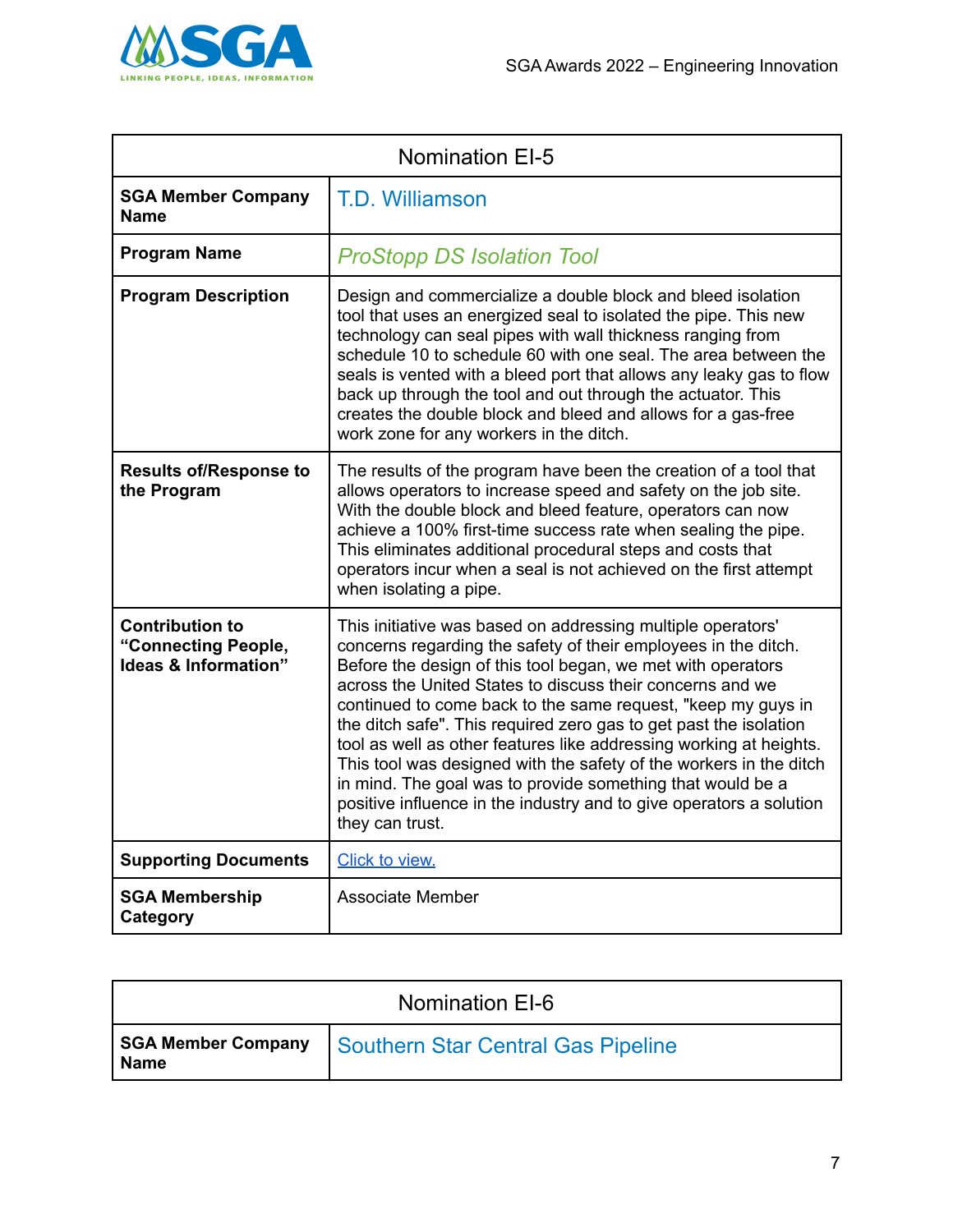

| <b>Program Name</b>                                                   | <b>Pipeline Pigging Training Lab</b>                                                                                                                                                                                                                                                                                                                                                                                                                                                                                                                                                                                                                                                                                                                                                                                                                                                                                                                                                                                                                                                                                                                                                              |
|-----------------------------------------------------------------------|---------------------------------------------------------------------------------------------------------------------------------------------------------------------------------------------------------------------------------------------------------------------------------------------------------------------------------------------------------------------------------------------------------------------------------------------------------------------------------------------------------------------------------------------------------------------------------------------------------------------------------------------------------------------------------------------------------------------------------------------------------------------------------------------------------------------------------------------------------------------------------------------------------------------------------------------------------------------------------------------------------------------------------------------------------------------------------------------------------------------------------------------------------------------------------------------------|
| <b>Program Description</b>                                            | Said to be the first of its kind in North America, Southern Star's<br>Pipeline Pigging Lab simulates a buried transmission pipeline<br>complete with mainline gates and pig launching/receiving<br>facilities. Southern Star installed the fully-functional facility in<br>2020 at its Hesston Training Center in Hesston, Kansas. It's<br>quickly become a popular class for team members because it<br>offers hands-on training to practice pig launching/receiving<br>techniques, safety practices, and various aspects of a pig run.<br>This innovative lab is safely operated by compressed air stored<br>in a 1,200-gallon volume bottle allowing for multiple runs without<br>high demand on the air system. Pigging facilities are a shorter<br>version of Southern Star's standard skid-mounted facilities with<br>six-inch barrel, kicker line, pig signals and gauges on the<br>launcher and similar facilities on the receiver. The mainline from<br>the launcher is a four-inch buried line that runs through a<br>standard four-inch mainline gate facility with bypass. Piping is six<br>feet below ground level and runs for 80 feet, loops back, and<br>returns to the receiver. |
| <b>Results of/Response to</b><br>the Program                          | Southern Star's Integrity Management & PHMSA Compliance<br>Department and Training Department collaborated to develop the<br>lab's curriculum and classes with the goal to provide the most<br>realistic hands-on training in a safe environment by utilizing<br>pressurized air as opposed to natural gas. Curriculum covers<br>common pipeline pigging practices including safety, principles of<br>pipeline pigging, principles of smart pigging, operation and<br>maintenance (O&M) procedures, as well as pig tracking<br>techniques. The lab enhances operator preparedness by<br>providing educational and empowering opportunities.                                                                                                                                                                                                                                                                                                                                                                                                                                                                                                                                                       |
| <b>Contribution to</b><br>"Connecting People,<br>Ideas & Information" | Collaboration was key in developing this unique and valuable<br>opportunity for Southern Star team members. The Integrity<br>Management & PHMSA Compliance Department and Training<br>Department established a strong relationship to share ideas<br>while providing a safe environment to discuss practices and<br>evaluate issues.                                                                                                                                                                                                                                                                                                                                                                                                                                                                                                                                                                                                                                                                                                                                                                                                                                                              |
| <b>Supporting Documents</b>                                           | Click to view.                                                                                                                                                                                                                                                                                                                                                                                                                                                                                                                                                                                                                                                                                                                                                                                                                                                                                                                                                                                                                                                                                                                                                                                    |
| <b>SGA Membership</b><br>Category                                     | Transmission                                                                                                                                                                                                                                                                                                                                                                                                                                                                                                                                                                                                                                                                                                                                                                                                                                                                                                                                                                                                                                                                                                                                                                                      |

| <b>Nomination EI-7</b>                          |  |
|-------------------------------------------------|--|
| SGA Member Company   Xcel Energy<br><b>Name</b> |  |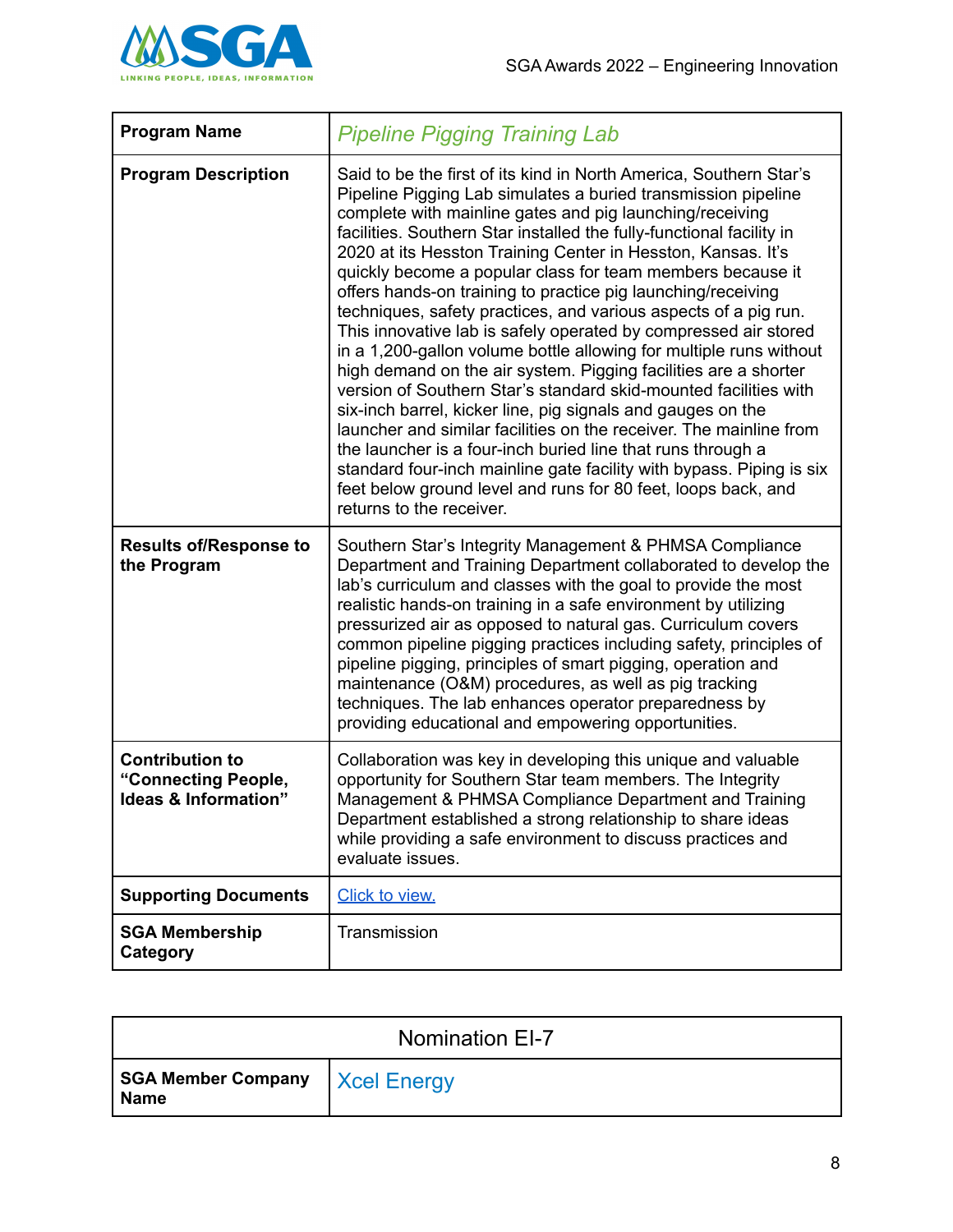

| <b>Program Name</b>                                                   | <b>Winter Park Reinforcement Tie</b>                                                                                                                                                                                                                                                                                                                                                                                                                                                                                                                                                                                                                                                                                                                                                                                                        |
|-----------------------------------------------------------------------|---------------------------------------------------------------------------------------------------------------------------------------------------------------------------------------------------------------------------------------------------------------------------------------------------------------------------------------------------------------------------------------------------------------------------------------------------------------------------------------------------------------------------------------------------------------------------------------------------------------------------------------------------------------------------------------------------------------------------------------------------------------------------------------------------------------------------------------------|
| <b>Program Description</b>                                            | Colorado, in general, is one of the fastest-growing states in the<br>Country. Growth in our Mountain communities is happening at a<br>rapid rate. Winter Park Reinforcement Tie was a high-pressure<br>system reinforcement necessary to support significant growth in<br>the area and will allow continued, safe, and reliable service to<br>gas customers.                                                                                                                                                                                                                                                                                                                                                                                                                                                                                |
| <b>Results of/Response to</b><br>the Program                          | Projects similar to the Winter Park Reinforcement Tie would<br>normally require several years to plan, design and construct. The<br>Winter Park Reinforcement Tie was completed in just a few<br>months with construction starting in September 2021 and gas<br>was flowing by end of October 2021. The reinforcement tie<br>spanned a little more than a mile with significant elevation<br>change (about 580 feet). Engineering innovation included<br>planning, design, and construction of an HDD of about a half-mile<br>in length, approximately 350 feet of elevation difference from<br>entry to exit. The HDD crossed under a river and a fen wetland<br>before climbing the mountain avoiding side-slope construction.<br>Engineering innovation led to completing the HDD early, without<br>incident and without design changes. |
| <b>Contribution to</b><br>"Connecting People,<br>Ideas & Information" | Engineering innovation consisted of contractor participation<br>during pre-design activities; ongoing "Think Tank" meetings<br>regarding trenchless construction options for rocky<br>conditions/mountain construction; Geotechnical Professional,<br>Design Engineer, and Contractor collaboration; and recent<br>technology in the U.S. that allowed for installation of<br>approximately 300 feet of construction aid casing. This project<br>has provided new solutions for trenchless construction in rocky<br>conditions.                                                                                                                                                                                                                                                                                                             |
| <b>Supporting Documents</b>                                           | Click to view.                                                                                                                                                                                                                                                                                                                                                                                                                                                                                                                                                                                                                                                                                                                                                                                                                              |
| <b>SGA Membership</b><br>Category                                     | Transmission                                                                                                                                                                                                                                                                                                                                                                                                                                                                                                                                                                                                                                                                                                                                                                                                                                |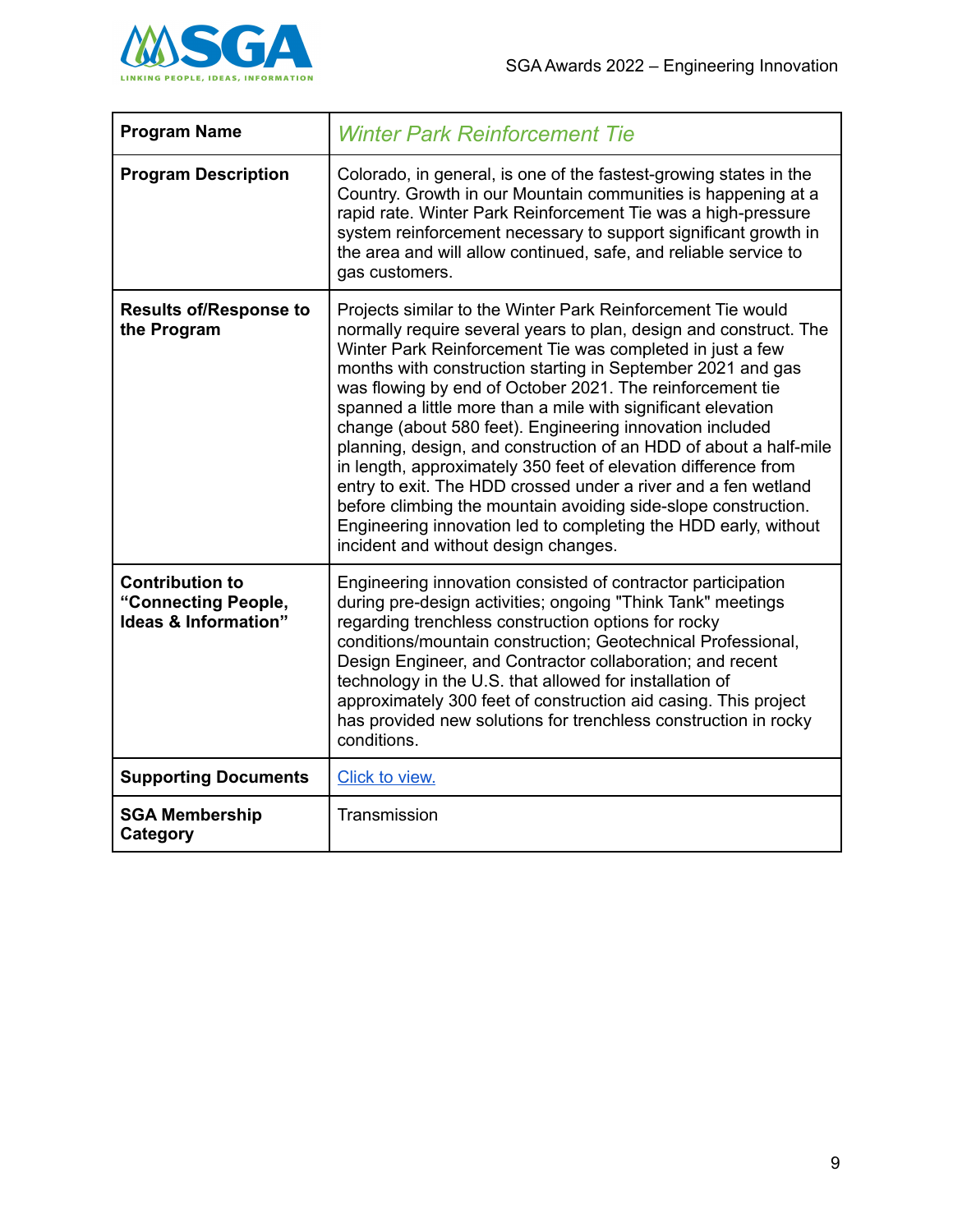

| <b>Nomination EI-8</b>                       |                                                                                                                                                                                                                                                                                                                                                                                                                                                                                                                                                                                                                                                                                                                                                                                                                                                                                                                                                                                                                                                                                                                                                                                                                                                                                                                                                                                                                                                                                                                                                                                                                                                                                                                                                         |
|----------------------------------------------|---------------------------------------------------------------------------------------------------------------------------------------------------------------------------------------------------------------------------------------------------------------------------------------------------------------------------------------------------------------------------------------------------------------------------------------------------------------------------------------------------------------------------------------------------------------------------------------------------------------------------------------------------------------------------------------------------------------------------------------------------------------------------------------------------------------------------------------------------------------------------------------------------------------------------------------------------------------------------------------------------------------------------------------------------------------------------------------------------------------------------------------------------------------------------------------------------------------------------------------------------------------------------------------------------------------------------------------------------------------------------------------------------------------------------------------------------------------------------------------------------------------------------------------------------------------------------------------------------------------------------------------------------------------------------------------------------------------------------------------------------------|
| <b>SGA Member Company</b><br><b>Name</b>     | <b>Summit Utilities</b>                                                                                                                                                                                                                                                                                                                                                                                                                                                                                                                                                                                                                                                                                                                                                                                                                                                                                                                                                                                                                                                                                                                                                                                                                                                                                                                                                                                                                                                                                                                                                                                                                                                                                                                                 |
| <b>Program Name</b>                          | <b>Master Projects Map (MPM)</b>                                                                                                                                                                                                                                                                                                                                                                                                                                                                                                                                                                                                                                                                                                                                                                                                                                                                                                                                                                                                                                                                                                                                                                                                                                                                                                                                                                                                                                                                                                                                                                                                                                                                                                                        |
| <b>Program Description</b>                   | In 2021, Colorado Natural Gas (CNG), a subsidiary of Summit<br>Utilities, Inc., piloted the Master Projects Map (MPM). The MPM<br>is a web-connected, GIS-based, map that is customized for quick<br>decision-making in both Project Management and Engineering.<br>Rather than having to dig through project files and translate<br>existing GIS data during meetings or day-to-day work, the MPM<br>provides extremely quick access to project overviews against the<br>backdrop of our existing pipeline data. The Project Manager<br>keeps the MPM up to date with the latest known geographical<br>data for projects. This data is typically very conceptual in nature<br>and would be difficult to map out through typical GIS/survey<br>methods. However, by leveraging the simplicity of Google Earth,<br>the Project Manager can create and export meaningful data for<br>the state GIS Analyst to upload to the MPM.                                                                                                                                                                                                                                                                                                                                                                                                                                                                                                                                                                                                                                                                                                                                                                                                                          |
| <b>Results of/Response to</b><br>the Program | The MPM is regularly used at the start of project meetings to give<br>visual project context to all participants and leads to highly<br>effective discussions and collaboration. Furthermore, the data is<br>easily accessible in the field through mobile applications, leading<br>to effective trip planning and more meaningful site visits. The<br>existence of the MPM helped the CNG team make necessary<br>pivots on projects that were trending over budget. As such, CNG<br>had no projects exceed their approved budget in 2021. The MPM<br>allows the project team to manage over 90 project locations in a<br>single map. The MPM helped keep all 49 CNG projects within<br>approved budgets in 2021 and saved an estimated 1,000 miles<br>of driving in 2021 because all upcoming projects in a district/area<br>could be visited in a single trip, instead of multiple trips. Trying to<br>manually search for locations/addresses to plan a route would be<br>very difficult and time-consuming. On one specific project, the<br>CNG team was able to remain extremely agile with easement<br>concerns and collaborate on backup pipeline routes, which<br>allowed us to keep 450 customers from interruption of service.<br>The MPM has been utilized regularly to communicate important<br>risk decisions to the CNG team, as well as Executive-level team<br>members. The Project Manager, who is the primary contact with<br>our environmental contractor, was able to condense a lot of very<br>technical environmental data down into the most critical aspects<br>and then clearly show environmental concerns to the project<br>team so that we could minimize our environmental impact by<br>collaborating on alternate routes. |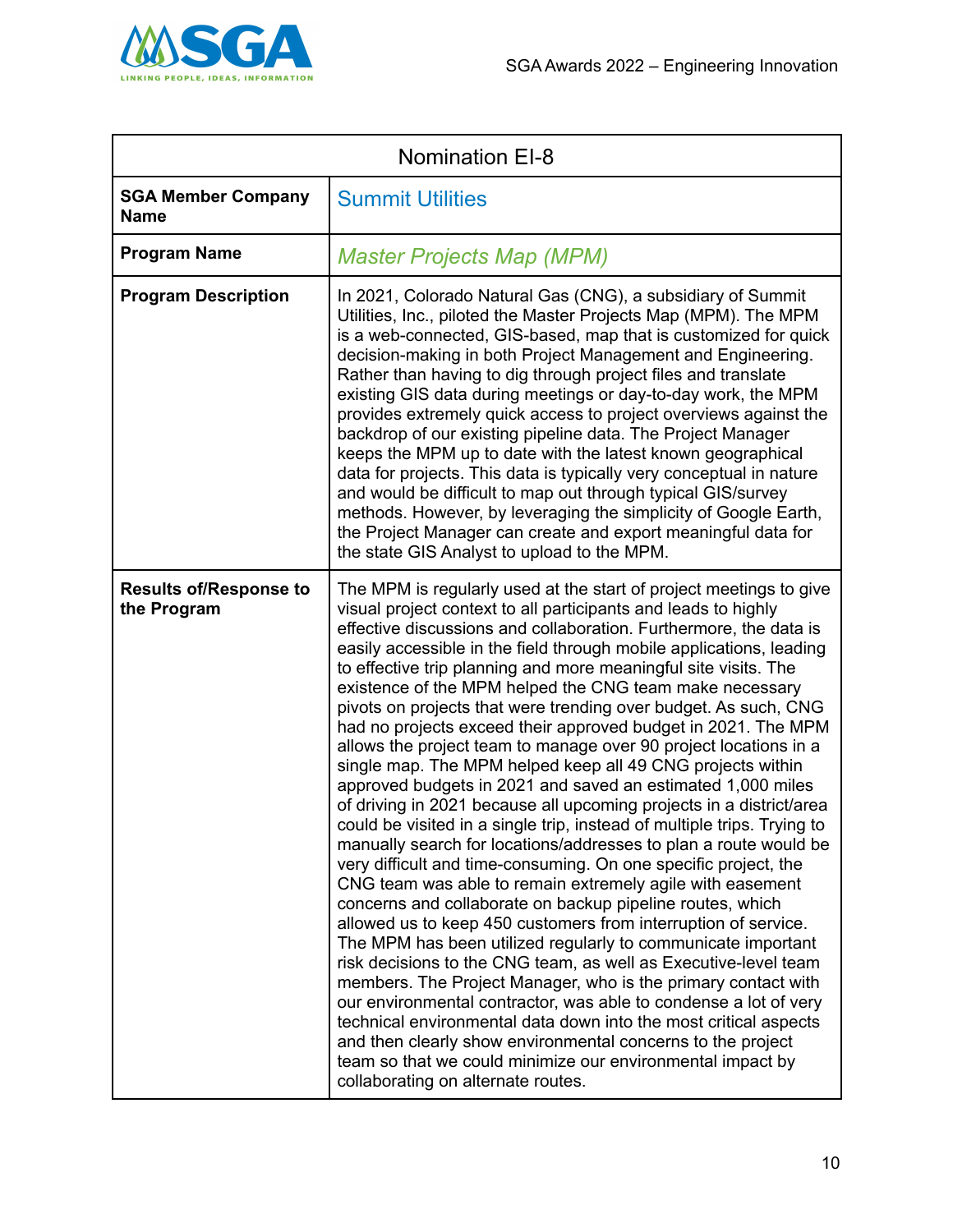

| <b>Contribution to</b><br>"Connecting People,<br>Ideas & Information" | Because the nature of our work in the natural gas industry is so<br>intertwined with the geography of the communities we serve, it is<br>very difficult to fully grasp any of our projects without some<br>geographical context. Thanks to the MPM, a much broader group<br>of team members in the organization can now visually grasp our<br>upcoming projects and further think on and plan their piece of the<br>puzzle. |
|-----------------------------------------------------------------------|-----------------------------------------------------------------------------------------------------------------------------------------------------------------------------------------------------------------------------------------------------------------------------------------------------------------------------------------------------------------------------------------------------------------------------|
| <b>SGA Membership</b><br>Category                                     | <b>Distribution</b>                                                                                                                                                                                                                                                                                                                                                                                                         |

| <b>Nomination EI-9</b>                                                           |                                                                                                                                                                                                                                                                                                                                        |
|----------------------------------------------------------------------------------|----------------------------------------------------------------------------------------------------------------------------------------------------------------------------------------------------------------------------------------------------------------------------------------------------------------------------------------|
| <b>SGA Member Company</b><br><b>Name</b>                                         | <b>Southern Star Central Gas Pipeline</b>                                                                                                                                                                                                                                                                                              |
| <b>Program Name</b>                                                              | <b>StarText Real-time Communication</b>                                                                                                                                                                                                                                                                                                |
| <b>Program Description</b>                                                       | StarText is a custom-developed SMS communication tool that<br>allows our operations team to get an instant update on system<br>operations. A text message containing summary information is<br>sent to the list of subscribers two times per day, however a<br>request to get an update is available any time by texting a<br>keyword. |
| <b>Results of/Response to</b><br>the Program                                     | Our operations team has instant access to system information<br>from anywhere. Also, automating this data collection has saved<br>operations from the manual daily task of pulling and emailing this<br>information.                                                                                                                   |
| <b>Contribution to</b><br>"Connecting People,<br><b>Ideas &amp; Information"</b> | StartText makes system data available to any company-provided<br>cell phone on-demand. This allows operations and storage to<br>quickly see a system overview at any time, from any location.                                                                                                                                          |
| <b>Supporting Documents</b>                                                      | Click to view.                                                                                                                                                                                                                                                                                                                         |
| <b>SGA Membership</b><br>Category                                                | Transmission                                                                                                                                                                                                                                                                                                                           |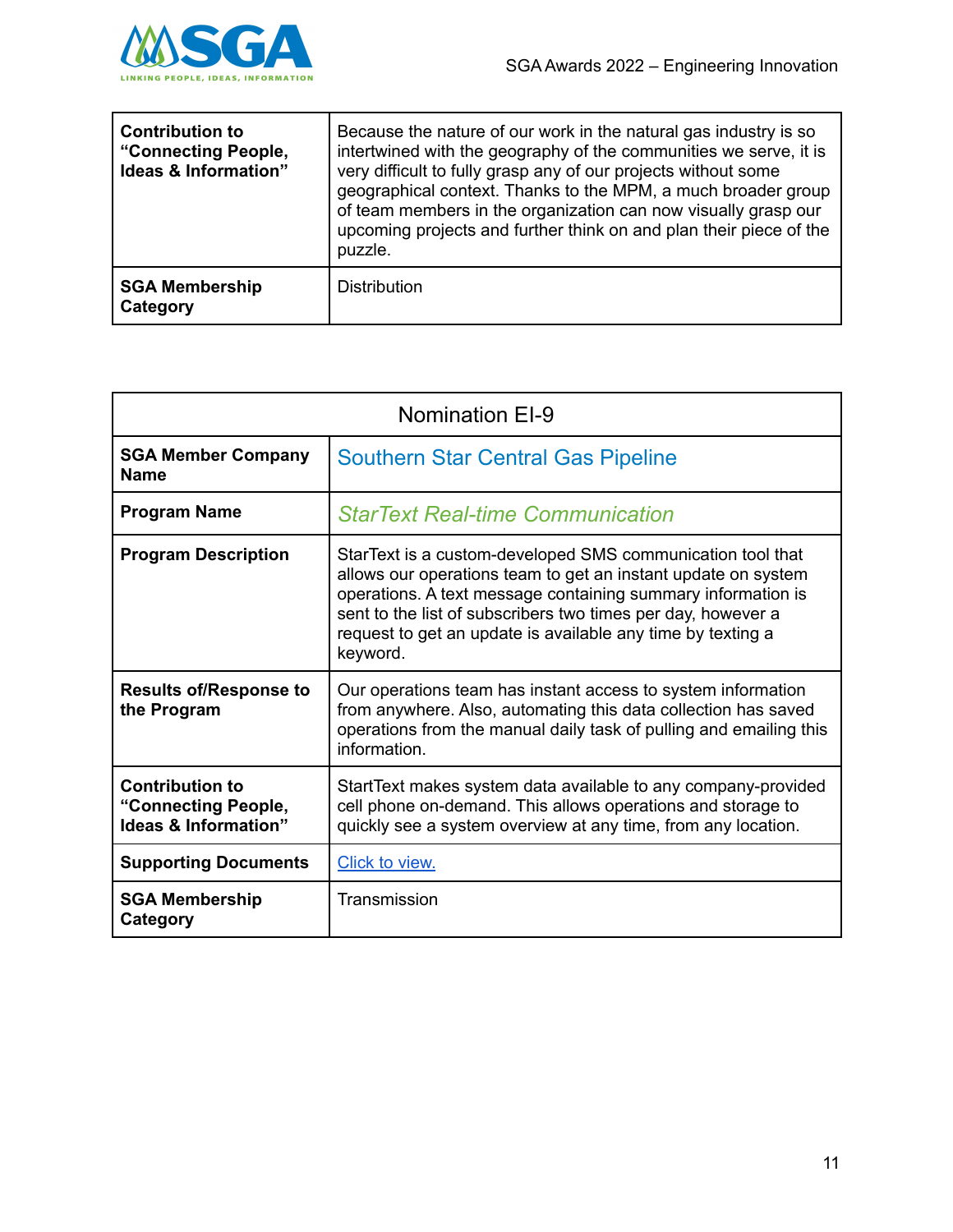

| <b>Nomination EI-10</b>                      |                                                                                                                                                                                                                                                                                                                                                                                                                                                                                                                                                                                                                                                                                                                                                                                                                                                                                                                                                                                                                                                                                                                                                                                                                                                                                                                                                                                                                                                                                                                                                                                                                                                                                                                                                                                                                                                                                                                                                                                                                                                                                                                                               |
|----------------------------------------------|-----------------------------------------------------------------------------------------------------------------------------------------------------------------------------------------------------------------------------------------------------------------------------------------------------------------------------------------------------------------------------------------------------------------------------------------------------------------------------------------------------------------------------------------------------------------------------------------------------------------------------------------------------------------------------------------------------------------------------------------------------------------------------------------------------------------------------------------------------------------------------------------------------------------------------------------------------------------------------------------------------------------------------------------------------------------------------------------------------------------------------------------------------------------------------------------------------------------------------------------------------------------------------------------------------------------------------------------------------------------------------------------------------------------------------------------------------------------------------------------------------------------------------------------------------------------------------------------------------------------------------------------------------------------------------------------------------------------------------------------------------------------------------------------------------------------------------------------------------------------------------------------------------------------------------------------------------------------------------------------------------------------------------------------------------------------------------------------------------------------------------------------------|
| <b>SGA Member Company</b><br><b>Name</b>     | <b>ONE Gas</b>                                                                                                                                                                                                                                                                                                                                                                                                                                                                                                                                                                                                                                                                                                                                                                                                                                                                                                                                                                                                                                                                                                                                                                                                                                                                                                                                                                                                                                                                                                                                                                                                                                                                                                                                                                                                                                                                                                                                                                                                                                                                                                                                |
| <b>Program Name</b>                          | <b>Engineering Innovation</b>                                                                                                                                                                                                                                                                                                                                                                                                                                                                                                                                                                                                                                                                                                                                                                                                                                                                                                                                                                                                                                                                                                                                                                                                                                                                                                                                                                                                                                                                                                                                                                                                                                                                                                                                                                                                                                                                                                                                                                                                                                                                                                                 |
| <b>Program Description</b>                   | The problem: A frequent safety concern in natural gas<br>distribution is excavation damage. Damage to pipeline facilities<br>can impact the safe delivery of natural gas to customers and can<br>cause delays in projects. Excavation damages are also a leading<br>cause of emissions for gas distribution companies. Innovative<br>solution: A team of Operations, Information Technology and<br>Engineering employees formed a working group to better<br>understand the factors contributing to pipeline damage and how<br>to use data to mitigate these risks and make more efficient and<br>informed decisions. The team spent more than a year of<br>research, application development, and data analysis, ultimately<br>developing Risk Assessment and Damage Reduction technology,<br>also known as RADAR. This innovative technology pulls data<br>from public and internal sources to identify the probability of<br>damage occurring due to excavation activities near our pipelines.<br>If these data sources indicate there is a heightened risk of<br>potential excavation damage, a ticket is delivered to a team of<br>field employees through a mobile application. ONE Gas<br>technicians can proactively connect with the excavator onsite<br>before the excavation begins to help align and foster safe<br>practices. ONE Gas began using RADAR in major Oklahoma<br>metro areas in 2021 with promising results. The company plans<br>to expand the deployment company-wide over the next few<br>years. Why RADAR Deserves to Win: RADAR demonstrates how<br>Artificial Intelligence (AI) and data science – like machine<br>learning – can solve problems. Machine learning is a branch of<br>AI that uses data and algorithms to imitate the way humans<br>learn. It plays a crucial role in evaluating complex data,<br>identifying patterns, and predicting where things may occur – in<br>this case, where the risk of excavation damage is heightened.<br>Contributing factors such as prior excavator interactions, pipe<br>data, and location are a few of the dozens of data points that<br>drive the analysis. |
| <b>Results of/Response to</b><br>the Program | From September through December 31, 2021, ONE Gas used<br>RADAR data to identify and conduct over 1000 proactive<br>check-ins with excavators. The check-ins are in the form of a<br>phone call, email, or a face-to-face meeting on-site before any<br>excavation activity occurs.                                                                                                                                                                                                                                                                                                                                                                                                                                                                                                                                                                                                                                                                                                                                                                                                                                                                                                                                                                                                                                                                                                                                                                                                                                                                                                                                                                                                                                                                                                                                                                                                                                                                                                                                                                                                                                                           |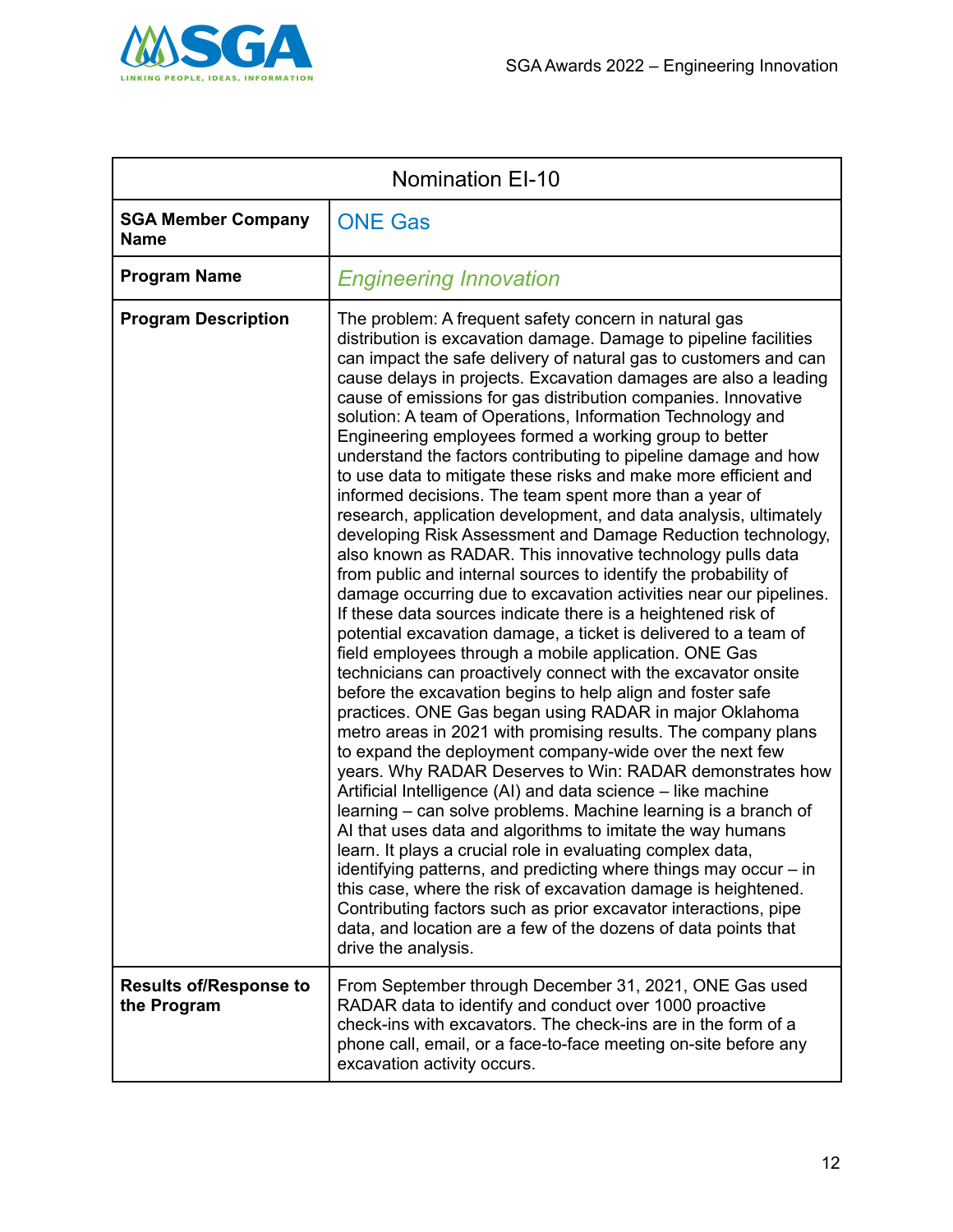

| <b>Contribution to</b><br>"Connecting People,<br>Ideas & Information" | ONE Gas paired data with personal connections for optimum<br>results. Data alone could not reduce instances of potential<br>excavation damage. While machine learning can help quickly<br>identify patterns of efficiency, inefficiency, or excavation risk in<br>near real-time, it was the personal connection that allowed ONE<br>Gas to continue to deliver positive results. When a line hit did<br>occur, we scheduled an incident review with contractors. These<br>meetings allowed us to identify the root cause and create<br>remediation plans to address any deficiencies. Our increased<br>communication and in-person touchpoints demonstrated to<br>contactors that we were focused on this effort and measuring<br>their performance. In turn, their performance improved, and<br>contractor line hits went down. Supporting Material - 90-second<br>video overview of RADAR |
|-----------------------------------------------------------------------|----------------------------------------------------------------------------------------------------------------------------------------------------------------------------------------------------------------------------------------------------------------------------------------------------------------------------------------------------------------------------------------------------------------------------------------------------------------------------------------------------------------------------------------------------------------------------------------------------------------------------------------------------------------------------------------------------------------------------------------------------------------------------------------------------------------------------------------------------------------------------------------------|
| <b>Supporting Documents</b>                                           | <b>Click to view.</b>                                                                                                                                                                                                                                                                                                                                                                                                                                                                                                                                                                                                                                                                                                                                                                                                                                                                        |
| <b>SGA Membership</b><br>Category                                     | Distribution                                                                                                                                                                                                                                                                                                                                                                                                                                                                                                                                                                                                                                                                                                                                                                                                                                                                                 |

| <b>Nomination EI-11</b>                      |                                                                                                                                                                                                                                                                                                                                                                                                                                                                                                                                                                                                                                                                                                                      |
|----------------------------------------------|----------------------------------------------------------------------------------------------------------------------------------------------------------------------------------------------------------------------------------------------------------------------------------------------------------------------------------------------------------------------------------------------------------------------------------------------------------------------------------------------------------------------------------------------------------------------------------------------------------------------------------------------------------------------------------------------------------------------|
| <b>SGA Member Company</b><br><b>Name</b>     | <b>Southern Star Central Gas Pipeline</b>                                                                                                                                                                                                                                                                                                                                                                                                                                                                                                                                                                                                                                                                            |
| <b>Program Name</b>                          | <b>Measurement Analytics - Drive a Record Low LUG</b>                                                                                                                                                                                                                                                                                                                                                                                                                                                                                                                                                                                                                                                                |
| <b>Program Description</b>                   | Beginning in 2020, Southern Star began historizing, organizing,<br>and visualizing real-time measurement data. Southern Star<br>developed multiple analytic tools on more than 2,000 devices<br>(and continues adding to that count) to improve the accuracy of<br>our gas measurement. Since 2020, Southern Star has developed<br>unique tools using multiple software packages that allow for<br>quicker identification of potential issues in which are resulting in<br>prompt evaluation and repair of issues. Southern Star is devoted<br>to maximizing the use of analytics as a tool to maximize our<br>customer and shareholders' value by reducing costs and<br>improving measurement quality and accuracy. |
| <b>Results of/Response to</b><br>the Program | Southern Star has seen significant reductions in LUG volumes<br>since the implementation of our measurement analytics efforts.<br>The Southern Star 2021 LUG goal of 0.15% loss was achieved<br>and surpassed with a record low 0.07% loss! These results are<br>directly attributed to the implementation of the measurement<br>analytic tools. Implementation of referenced analytical tools, the<br>devotion of employees to utilize these tools and promptly<br>respond to identified potential deficiencies in equipment, and<br>Southern Stars continued capital commitment to investing in                                                                                                                    |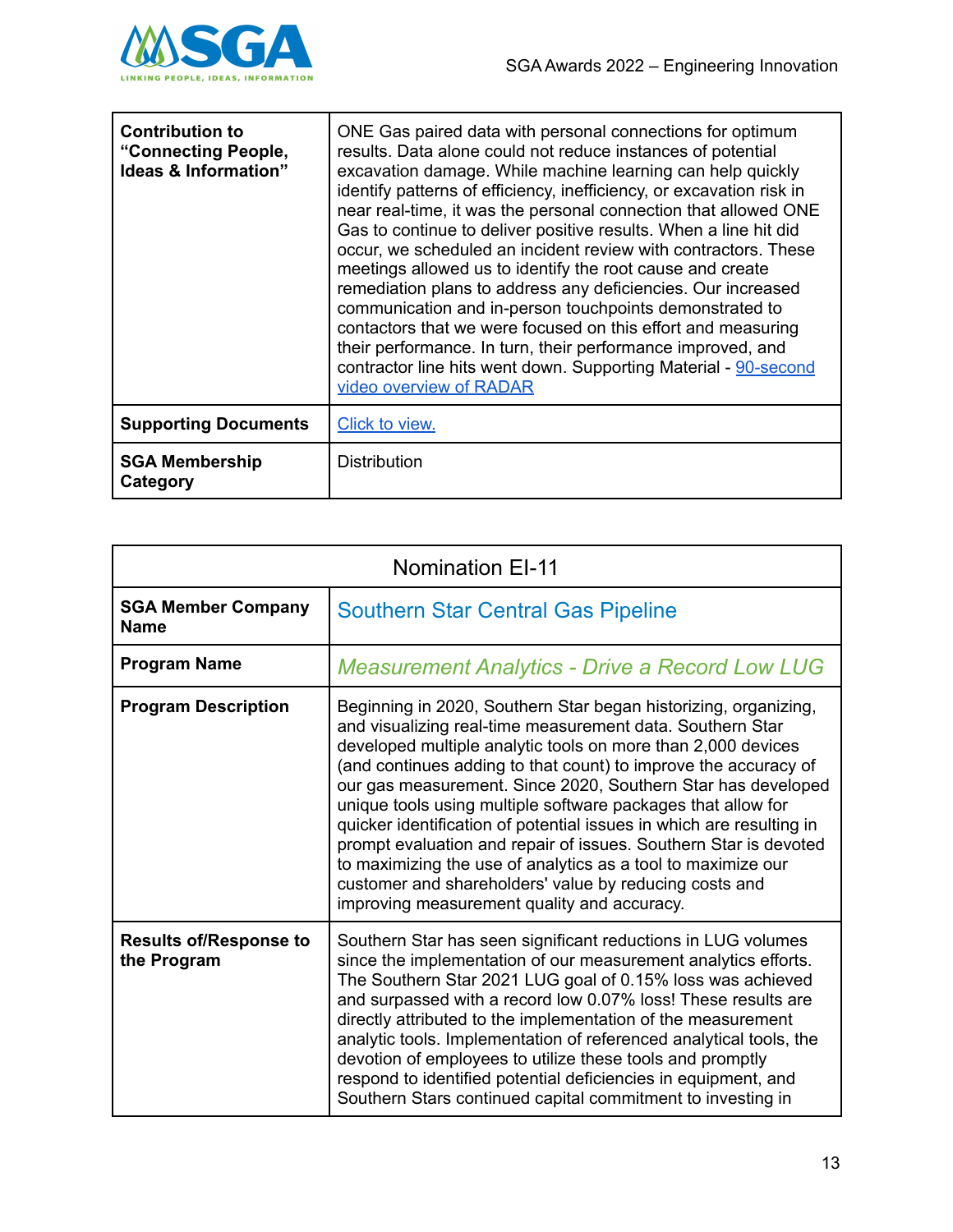

|                                                                                  | improving measurement technology will continue to drive us<br>forward in maximizing shareholder value.                                                                                                                                                                                                                                                                                                                                                                                                             |
|----------------------------------------------------------------------------------|--------------------------------------------------------------------------------------------------------------------------------------------------------------------------------------------------------------------------------------------------------------------------------------------------------------------------------------------------------------------------------------------------------------------------------------------------------------------------------------------------------------------|
| <b>Contribution to</b><br>"Connecting People,<br><b>Ideas &amp; Information"</b> | This initiative has not only continued to connect individuals and<br>teams within Southern Star as many of these measurement<br>initiatives can be carried over to other departments for similar<br>improvements in technology but also externally to other<br>organizations in the industry. Southern Star has been partnering<br>with other organizations in sharing our experiences (both<br>success stories and lessons learned) to improve the natural gas<br>industry as a whole and not just Southern Star. |
| <b>Supporting Documents</b>                                                      | Click to view.                                                                                                                                                                                                                                                                                                                                                                                                                                                                                                     |
| <b>SGA Membership</b><br>Category                                                | Transmission                                                                                                                                                                                                                                                                                                                                                                                                                                                                                                       |

| <b>Nomination EI-12</b>                  |                                                                                                                                                                                                                                                                                                                                                                                                                                                                                                                                                                                                                                                                                                                                                                                                                                                                                                                                                                                                                                                                                                                                                                                                                                                                                                                                                                                                                                                                                                                                                                                                                                                            |
|------------------------------------------|------------------------------------------------------------------------------------------------------------------------------------------------------------------------------------------------------------------------------------------------------------------------------------------------------------------------------------------------------------------------------------------------------------------------------------------------------------------------------------------------------------------------------------------------------------------------------------------------------------------------------------------------------------------------------------------------------------------------------------------------------------------------------------------------------------------------------------------------------------------------------------------------------------------------------------------------------------------------------------------------------------------------------------------------------------------------------------------------------------------------------------------------------------------------------------------------------------------------------------------------------------------------------------------------------------------------------------------------------------------------------------------------------------------------------------------------------------------------------------------------------------------------------------------------------------------------------------------------------------------------------------------------------------|
| <b>SGA Member Company</b><br><b>Name</b> | <b>Suburban Consulting Engineers, Inc.</b>                                                                                                                                                                                                                                                                                                                                                                                                                                                                                                                                                                                                                                                                                                                                                                                                                                                                                                                                                                                                                                                                                                                                                                                                                                                                                                                                                                                                                                                                                                                                                                                                                 |
| <b>Program Name</b>                      | <b>Enhanced GIS Data Collection</b>                                                                                                                                                                                                                                                                                                                                                                                                                                                                                                                                                                                                                                                                                                                                                                                                                                                                                                                                                                                                                                                                                                                                                                                                                                                                                                                                                                                                                                                                                                                                                                                                                        |
| <b>Program Description</b>               | With nearly 35 years of Engineering & GIS experience and<br>expertise working with natural gas utility companies, Suburban<br>Consulting Engineers, Inc. (SCE) successfully developed and<br>implemented an innovative and unique field data collection<br>approach called "Enhanced GIS Data Collection". This approach<br>utilizes highly sophisticated equipment to customize a<br>GIS-centric database for Clients, which promotes the safety and<br>compliance of pipeline operations. It offers ESRI GIS &<br>sub-centimeter GPS technologies to support detailed asset data<br>collection, photo documentation, and material validation which<br>has proven valuable to validate high volumes of pipeline<br>information. Enhanced GIS Data Collection is an all-inclusive<br>solution that utilizes the latest cutting-edge technology to capture<br>and provide accurate geospatial data/attributes for all assets to<br>ensure PHMSA 192 'Mega Rule' requirements are met and often<br>exceeded. Our process was implemented to ensure all asset<br>data is traceable, verifiable, and complete. SCE Field<br>Technicians record all attributes on all pipeline components,<br>including the pipe segments, connections, asset type, grade, and<br>heat numbers, etc. In many cases, this data must be recorded<br>the same day before a pipeline is buried underground, making<br>the vital information unrecoverable. The unique part of the<br>Enhanced GIS process is that the standard for data collection is<br>subcentimeter-level accuracy. All details are captured and<br>uploaded into a Client-specific GIS digital database that is |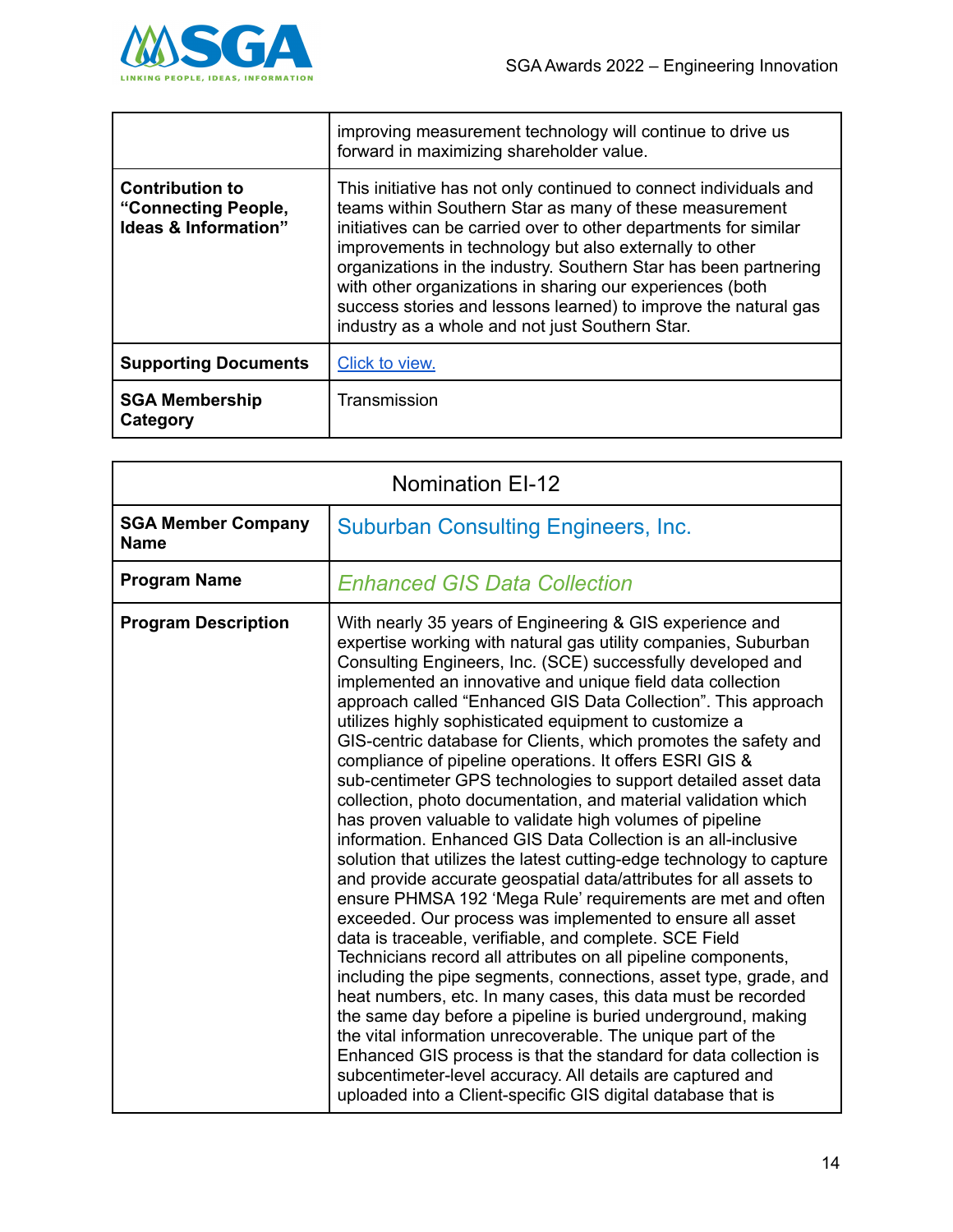

|                                                                                  | available to review in real-time. Recognizing that the majority of<br>gas companies use ESRI software, our program is built to<br>leverage in-house capabilities. SCE collaborates with each client<br>to create and enhance custom data models within their GIS<br>environment that meet their specific goals and requirements. The<br>resulting data is fully traceable, verifiable, and provides a<br>complete record for the life of the assets in accordance with the<br>PHMSA regulations.                                                                                                                                                                                                                                                                                                                                                                                                                                                                                                                                                                                                                                                                                                                                                                                                                                                                            |
|----------------------------------------------------------------------------------|-----------------------------------------------------------------------------------------------------------------------------------------------------------------------------------------------------------------------------------------------------------------------------------------------------------------------------------------------------------------------------------------------------------------------------------------------------------------------------------------------------------------------------------------------------------------------------------------------------------------------------------------------------------------------------------------------------------------------------------------------------------------------------------------------------------------------------------------------------------------------------------------------------------------------------------------------------------------------------------------------------------------------------------------------------------------------------------------------------------------------------------------------------------------------------------------------------------------------------------------------------------------------------------------------------------------------------------------------------------------------------|
| <b>Results of/Response to</b><br>the Program                                     | Enhanced GIS Data Collection results in fully traceable, verifiable<br>data and provides complete records for the life of assets in<br>accordance with PHMSA regulations. The response to the<br>program has been overwhelmingly supportive from the Client<br>Project Managers and Construction Contractors throughout the<br>development and implementation process. Today, Enhanced GIS<br>is utilized on every SCE Transmission project from MAOP<br>Validation, new install pipelines, and regulator stations, validating<br>thousands of assets a month and providing information for<br>pre-commissioning activities and verification checks. From<br>on-site data collection to uploading information in customized<br>Client GIS databases, SCE significantly reduces turnaround time<br>for producing deliverables. Clients can view and query a full<br>digital copy of their pipeline infrastructure immediately. For larger<br>projects, weekly data deliverables are produced for quality<br>checks/reporting and preliminary as-built records. Natural Gas<br>Utility Operators gain the benefit of significantly reducing<br>employee hours on projects and can model/translate data with<br>fewer Technicians. The completion time of project close-out<br>packages has significantly decreased due to the weekly data<br>deliverables and quality checks. |
| <b>Contribution to</b><br>"Connecting People,<br><b>Ideas &amp; Information"</b> | SCE's Enhanced GIS Data Collection program provides natural<br>gas utility companies with the flexibility of including additional<br>asset types that have never been tracked in GIS before by some<br>Operators. Some of these additional assets include the accurate<br>and correct modeling of Horizontal Directional Drills (HDD) and<br>cathodic protection devices. Asset Protection Departments have<br>been heavily engaged in GIS and data modeling updates as well<br>as field training for accurate documentation of installed assets.<br>This collection process conforms to custom data schemas while<br>also providing benefits to gas utility companies migrating into<br>UPDM/UN. On larger and high-profile projects, SCE's near<br>real-time data and operations dashboards have been used to<br>relay project information to citizens in the affected areas. As<br>technology and regulations evolve, so will the Enhanced GIS<br>process to continue to offer the most innovative solution through<br>collaborative efforts with natural gas operators. We started the<br>Enhanced GIS Data Collection process over nine (9) years ago.<br>What started as a simple pipeline feature collection has now<br>grown into a complex network, offering endless innovative                                                                                    |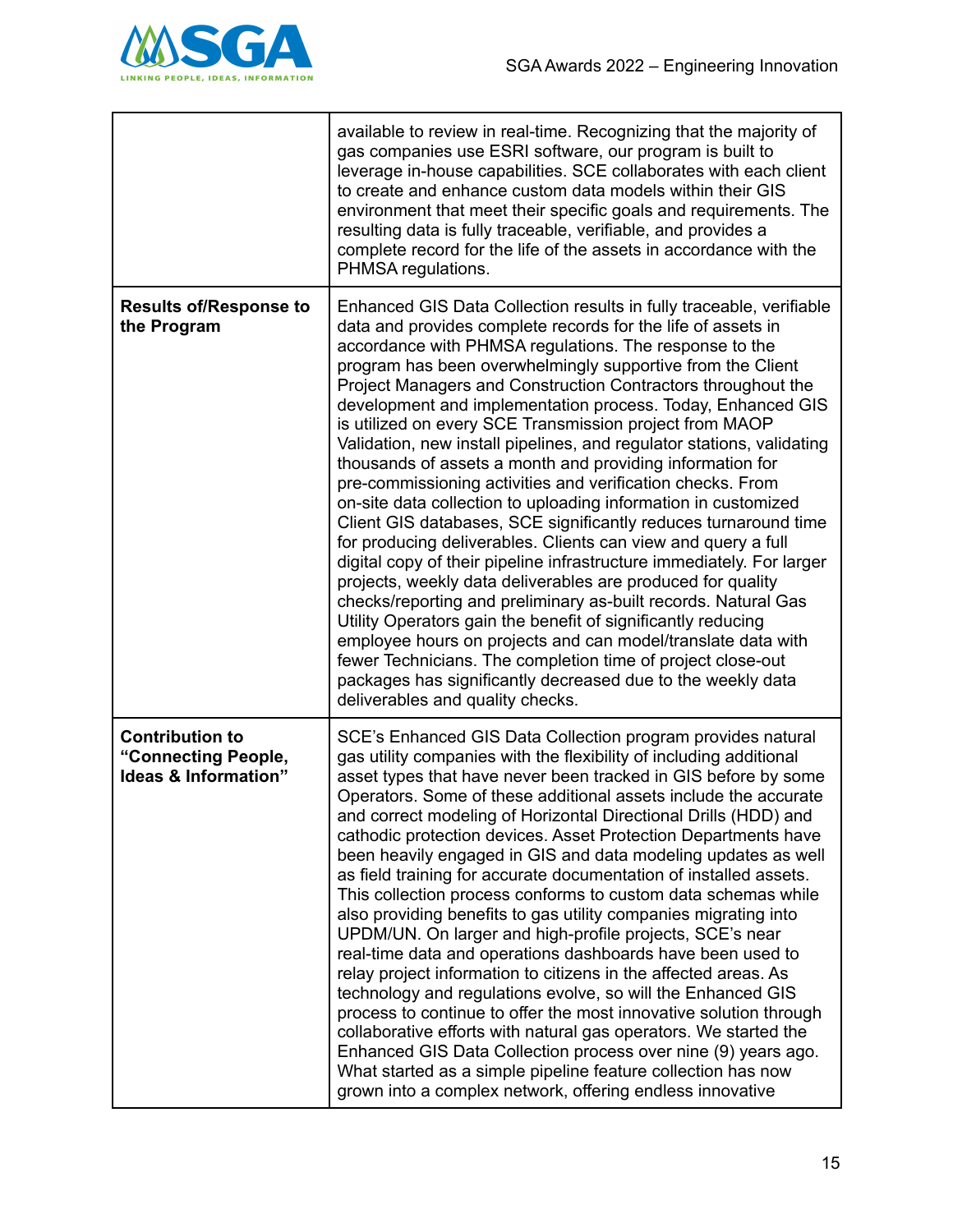

|                                          | solutions to Clients. |
|------------------------------------------|-----------------------|
| <b>Supporting Documents</b>              | Click to view.        |
| <b>SGA Membership</b><br><b>Category</b> | Associate Member      |

| <b>Nomination EI-13</b>                      |                                                                                                                                                                                                                                                                                                                                                                                                                                                                                                                                                                                                                                                                                                                                                                                                                                                                                                                                                                                                                                                                                                                                                                                                                                                                                                                                                                                                                                                                                                                                                                                                                                                                                                               |  |
|----------------------------------------------|---------------------------------------------------------------------------------------------------------------------------------------------------------------------------------------------------------------------------------------------------------------------------------------------------------------------------------------------------------------------------------------------------------------------------------------------------------------------------------------------------------------------------------------------------------------------------------------------------------------------------------------------------------------------------------------------------------------------------------------------------------------------------------------------------------------------------------------------------------------------------------------------------------------------------------------------------------------------------------------------------------------------------------------------------------------------------------------------------------------------------------------------------------------------------------------------------------------------------------------------------------------------------------------------------------------------------------------------------------------------------------------------------------------------------------------------------------------------------------------------------------------------------------------------------------------------------------------------------------------------------------------------------------------------------------------------------------------|--|
| <b>SGA Member Company</b><br><b>Name</b>     | <b>Chesapeake Utilities Corporation</b>                                                                                                                                                                                                                                                                                                                                                                                                                                                                                                                                                                                                                                                                                                                                                                                                                                                                                                                                                                                                                                                                                                                                                                                                                                                                                                                                                                                                                                                                                                                                                                                                                                                                       |  |
| <b>Program Name</b>                          | <b>Hydrogen Blending Program</b>                                                                                                                                                                                                                                                                                                                                                                                                                                                                                                                                                                                                                                                                                                                                                                                                                                                                                                                                                                                                                                                                                                                                                                                                                                                                                                                                                                                                                                                                                                                                                                                                                                                                              |  |
| <b>Program Description</b>                   | With an increased demand for large-volume customers to<br>evaluate and lower their carbon emissions, Chesapeake Utilities<br>Corporation is actively working to develop lower-carbon energy<br>sources. Beginning in January 2022, the Company tested a<br>blend of hydrogen and natural gas to fuel its Eight Flags<br>Combined Heat and Power Plant (CHP) gas turbine, located in<br>Nassau County, Florida. This facility offers a unique opportunity<br>to assess the feasibility, benefits and operating characteristics of<br>blending hydrogen and natural gas in a contained and closely<br>monitored industrial setting. The engineers and highly skilled<br>technicians who operate Eight Flags 24 hours a day conduct the<br>blended fuel tests. Prior to testing, Chesapeake Utilities received<br>an updated air permit to operate with a blend of hydrogen. Minor<br>modifications at the CHP plant were completed to enable the<br>turbine to run on a 4% hydrogen blend. The existing turbine is<br>scheduled for a routine change-out this year; the replacement<br>turbine will have the capability to operate with a higher<br>percentage of hydrogen. The test program was intended to refine<br>the operational practices and requirements for safe<br>transportation and injection of hydrogen into a distribution<br>system. Hydrogen, along with RNG, conservation, carbon<br>capture and other emerging technologies, will ultimately provide<br>customers with increased sustainable energy choices. Our team<br>is engaged at every level as the social, political and legislative<br>environment around climate change develops and the renewable<br>energy supply chain matures. |  |
| <b>Results of/Response to</b><br>the Program | The Eight Flags CHP hydrogen blend test project provides<br>real-world operational data that will help demonstrate the<br>practical use of hydrogen blended natural gas in an industrial<br>application. Chesapeake Utilities' interest in hydrogen began with<br>assisting our larger customers in lowering their carbon footprints.<br>Providing hydrogen blended fuel; offering technical assistance                                                                                                                                                                                                                                                                                                                                                                                                                                                                                                                                                                                                                                                                                                                                                                                                                                                                                                                                                                                                                                                                                                                                                                                                                                                                                                       |  |